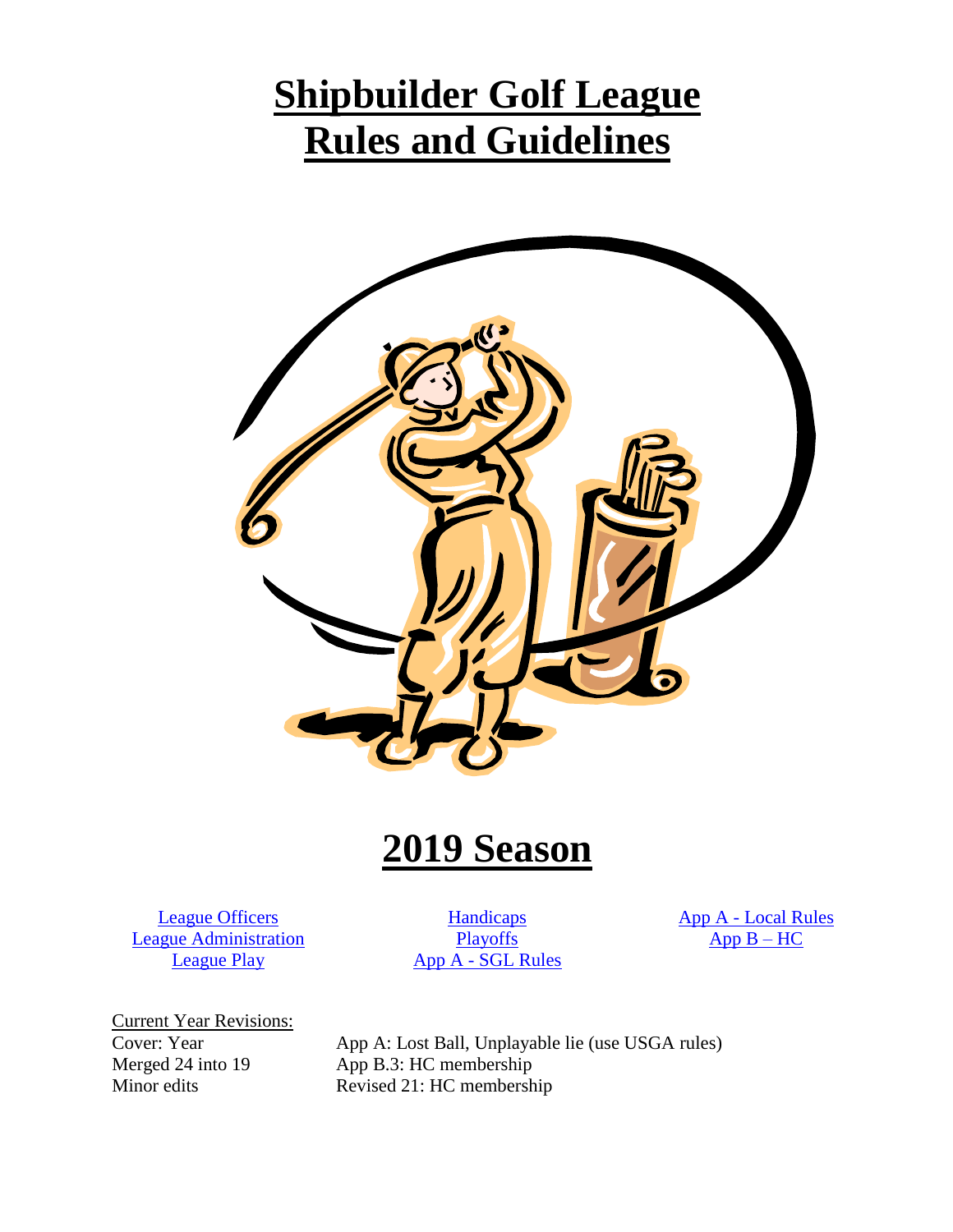# **Shipbuilder Golf League Rules and Guidelines**

### <span id="page-1-0"></span>League Officers

| Executive Committee (EC)                                    |                              |          |  |
|-------------------------------------------------------------|------------------------------|----------|--|
| President/Treasurer                                         | $\text{Jim}$ Lawson 688-0237 |          |  |
| Handicap Administrator Bruce Herring 688-8159 Fax: 534-4299 |                              |          |  |
| Rules Chairman                                              | Kevin Roscoe 864-4173        |          |  |
| Handicap Committee (HC)                                     |                              |          |  |
| Member                                                      | Ron Hand                     | 688-6026 |  |
| Member                                                      | Robert Holley 688-8952       |          |  |
| Member                                                      | vacant                       |          |  |

### <span id="page-1-1"></span>League Administration

- 1. All Shipbuilder Golf League (SGL) activities that occur at work involving the use of company resources and property must be approved in advance by your Manager and comply with all applicable policies and procedures. Such activities must not interfere with normal operations of the company and must take place during lunch or before/after work; unless, approved in advance by your immediate supervisor to flex the time used to address SGL activities.
- 2. The League officers, team captains or their representatives will make league rules (only one vote per team). The President will incorporate all new rule changes after the Spring Captain's meeting. The Rules enclosed will govern the league play for the current season. Once the season has started, the Rules will not be changed.
	- 3. Teams in the league will be company department teams whose members are shipyard employees and retirees. Teams may be composed of players from other departments. Teams returning to the league will be grandfathered into the league and contractors / customers working for or with the shipyard will be allowed. Players leaving the company for whatever reason may continue to play in the SGL with their previous team. Once they stop playing for their SGL team, they will no longer be eligible to play as a member in the SGL. Honorary Members have lifetime membership to the league, exceptions to be voted on by team captains.
- 4. There will be up to 12 players on a team roster and the rosters should be provided to the Handicap Administrator by the date specified on the *SGL Calendar*. Players cannot be added to a roster after the date specified on the *SGL Calendar* without the approval of the Executive Committee. The team roster may not exceed 12 players. Before a player can be added to a team, a player must be dropped once the 12-player limit has been reached. Any odd situation that arises shall be taken to the Executive Committee. Changes must be made 24 hours in advance of the next match (The day before you play).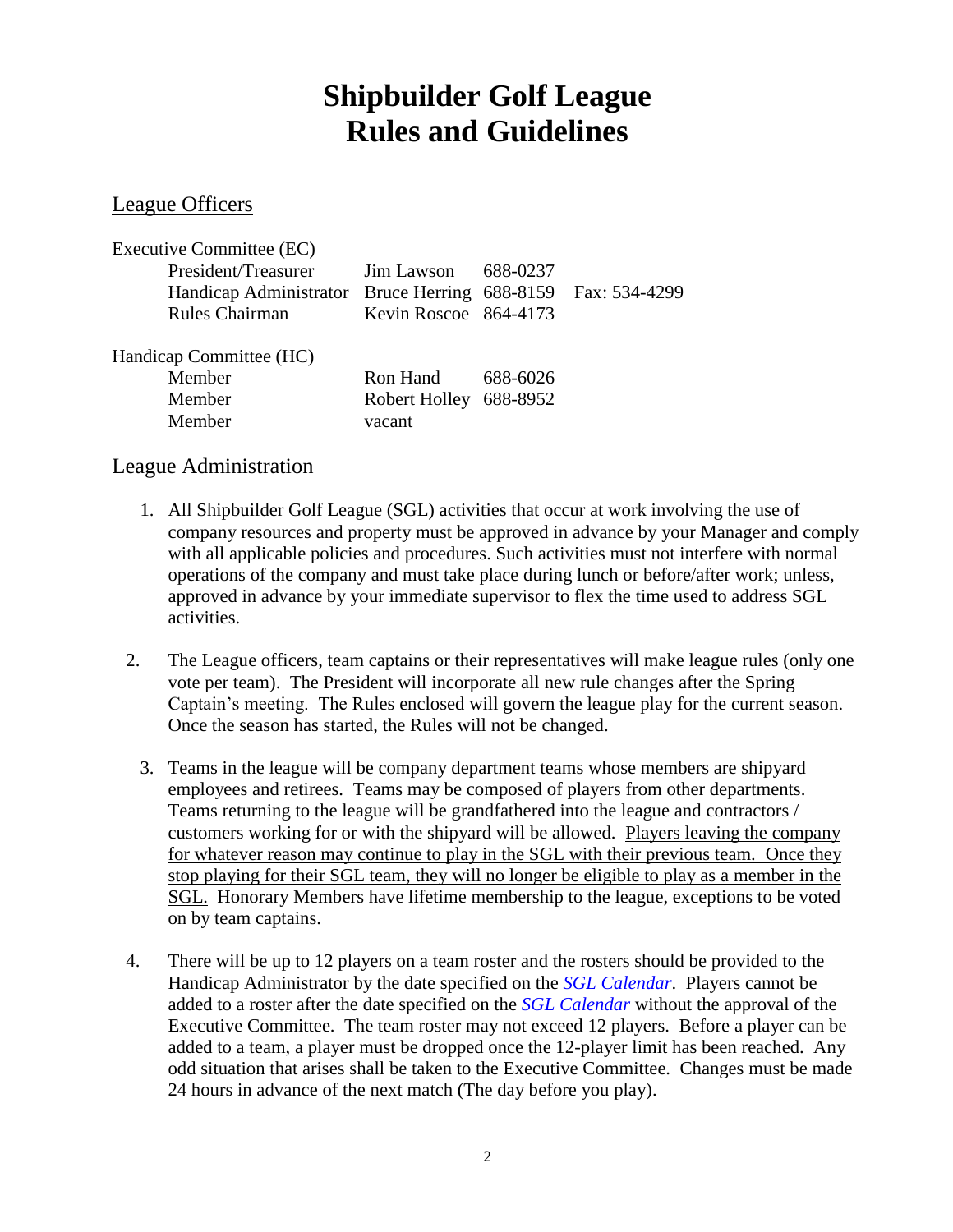- 5. A player must play 3 matches during the current season in order to qualify for the playoffs (relief has been granted for well established members and odd situations). If a player quits the company after the season has started, they are still eligible for the remainder of the season and the playoffs, provided they have played 3 matches prior to quitting the company. The team captain may elect to replace a player that quits the company with a new player. The new player must play 3 matches in order to qualify for the playoffs.
- 6. Each team will be charged \$120 for league dues. The money will be applied to the purchase of trophies (1st  $\&$  2<sup>nd</sup> Place for League Champions and Runner-up, Plaques for 1st place team in each division), payment of the Handicap Administrator, partial greens fees for the Championship Match (6 tee times) and subsidizing of the Members' Tournament. Team captains are to send a check or money order to the Treasurer by the date specified on the *SGL Calendar*. Teams not paid in full by this date will forfeit all scheduled matches after this date until league dues are paid (received by the Treasurer).
- 7. Schedule of tee times, dates, courses and matches shall be made by the President and given to each team captain. The Treasurer is to pay Handicap Administrator (the lesser of \$500 or \$2 per SGL player) after final handicaps are provided.

# <span id="page-2-0"></span>League Play

8. Matches will consist of a 6-on-6 9-hole competition, Monday through Thursday after work. The winner of a match will be based on the team with the lowest team net score. The team net score consists of six (6) net scores, one score for each player. A player's net score consists of a player's gross score minus his course handicap. Players receive gross points for every stroke over par with a triple bogey limit per hole played (Triple Bogey or worse - 3 points, Double Bogey-2 points, Bogey-1 points, Par-0 points, Birdie- -1 points, etc…). The scorekeeper (Rule 9) shall record the gross points scored for each player for each hole played. If a player does not finish a hole, scores a triple bogey or worse, then that player will be given 3 gross points for that hole. For teams with only five (5) players the sixth player will be awarded 11 net points for the match. Teams with four (4) or fewer players will forfeit the match, and the scores for that match will not count towards league play. The Handicap Administrator will provide the player's course handicap prior to a match.

Equitable Stroke Control (ESC): If a player with a 4 or lower course handicap records a triple bogey or if a player with a 5-9 course handicap records a triple bogey on a par 5, then they will be awarded 1 ESC point for each occurrence. These points will be totaled for each player and reported on the official score sheet. The ESC points do not count when determining the team net score.

9. The home team per the schedule provided by the President, or the weekly update (WU) provided by the Handicap Administrator, will have the honors on the first hole and will be the official scorekeeper for the match (if there is a conflict, let the President know, and if necessary, make a decision at the course). The scorekeeper will email (or fax) a copy of the official score sheet to the Handicap Administrator, President, and the Captain of the opponent after a match (please send it the next day or sooner).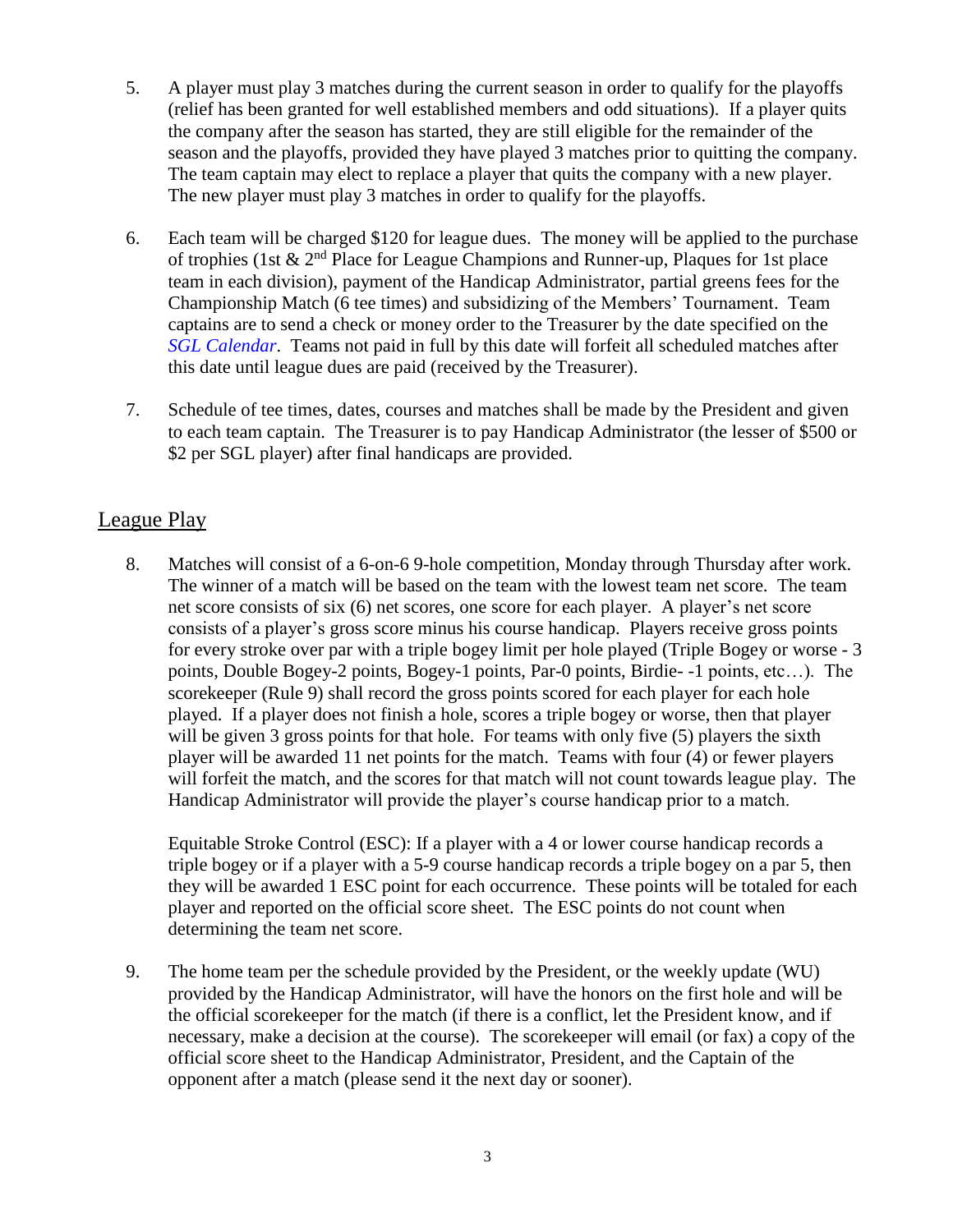- 10. Men, seniors and women will compete from the tees listed in *SGL Courses*. Primary and secondary make-up match courses are also listed in *SGL Courses* (see Rule 14 for make-up matches). A senior is any man, 60 years of age and older who declares to the Handicap Administrator 2 days prior to the publication of handicaps, his intention to play from the senior tees. Once a senior has declared he will not be able to switch back without EC approval.
- 11. USGA rules will apply unless modified by the League or by local rules (See Appendix A for a list of League and local rules). The Club Pro may be consulted about other local rules.
- 12. Each foursome in a match must complete a minimum of six (6) holes in order to be considered a league match. If players in a match were not able to complete 9 holes due to adverse playing conditions (rain, darkness, etc…), then their gross scores will be scaled to a 9-hole score. These scaled gross scores and a player's course handicap will be used to determine a winner of the match and will be used for handicap purposes. This may result in a decimal score. Record these scores at 1 decimal place and round up at 0.05.
- 13. Players that are not able to complete 6 holes during the match will be considered missing and assessed scores as required by Rule 8. A player may join a match in progress provided the following occurs: he is able to join a twosome or a threesome (a five-some (group of 5) will not be allowed unless specifically permitted by the course.), and he joins at the  $4<sup>th</sup>$  tee or sooner (players may only join a match at a tee box). Players that arrive late or leave early and are not able to play the entire match will score a triple bogey on holes not played and will receive ESC points based on the holes they did play. The ESC points will be the difference between the player's recorded gross score and his gross score on the holes he played scaled to a nine-hole score. Record the ESC points at 1 decimal place and round up at 0.05.
- 14. Matches that are rained out shall be made up within two weeks of the rain out date. If after 7 days the captains have not set a make-up date, then the president will have the authority to set the date. The home team captain is responsible to schedule a tee time and to notify the opposing team's captain. Do not schedule a make-up match in front of normally scheduled league play. Rainouts not made up one week prior to league playoffs will be considered a loss for both teams. When scheduling make-up matches, the preferred courses are listed in *SGL Courses.*
- 15. Teams should make every effort to have at least five players present at every match. More than two forfeits during the season will be viewed by the Executive Committee as excessive. The Executive Committee will review the circumstances behind the forfeits and possibly recommend suspension from the league.
- 16. It is hoped that all protests can be settled on the spot by the team captains or their representatives. If not, the captains will send a protest in writing within one (1) week to the President and the opposing team captain. The President will present the protest to the EC, and the EC will vote to approve or reject the protest.
- 17. Slow Play: Please notify the President and the opposing team captain in writing after experiencing excessive slow play during a match. The notifications will be used to encourage the offenders to speed up and will be the basis for future rule changes.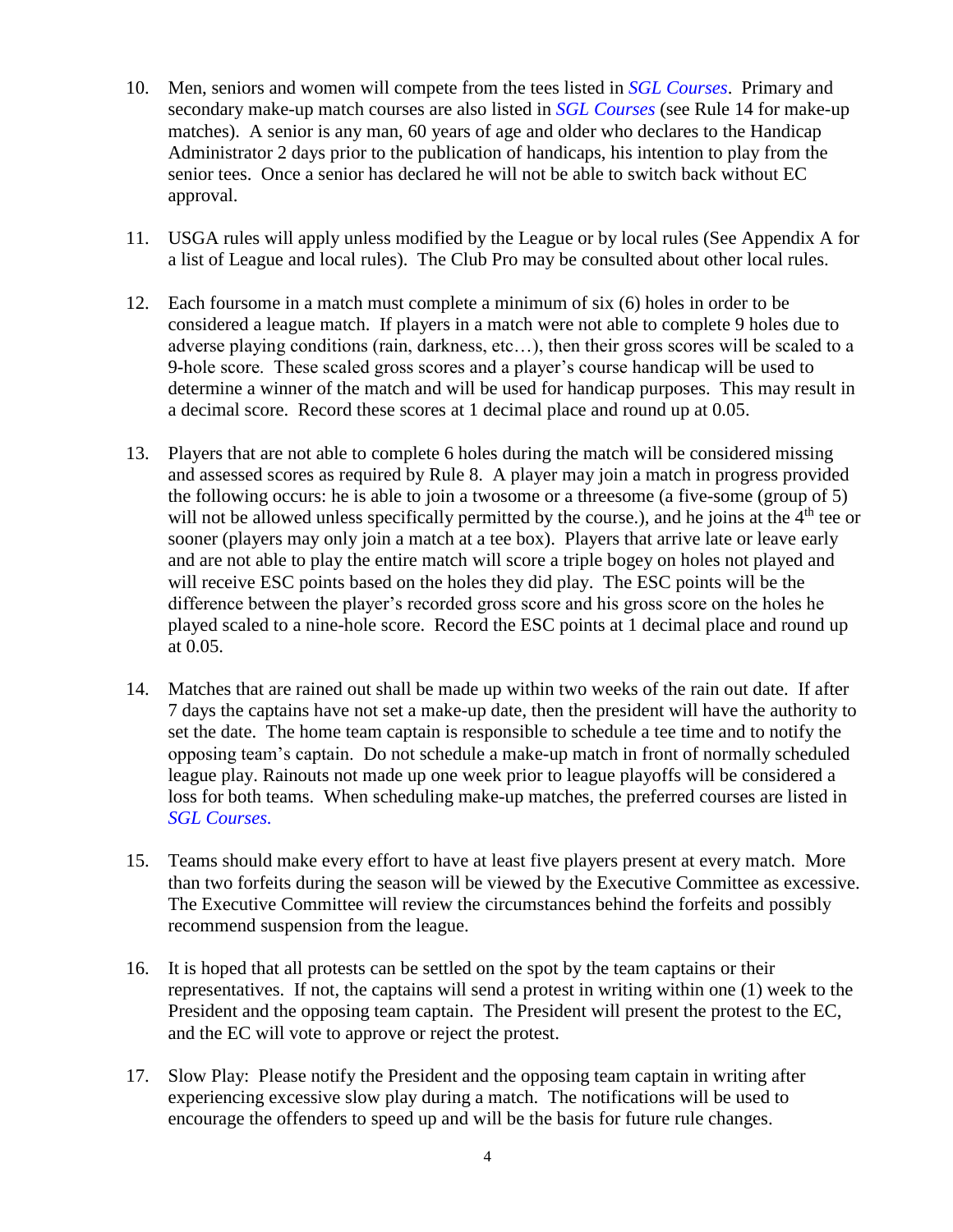18. Emergency Powers: If a situation outside of normal SGL conditions occurs (not explicitly covered by the rules), the EC will interpret the rules. If the EC is not available due to time constraints, then the President will have the authority of the EC and his decision will be final. The EC will review the President's decisions after the fact to consider future rule changes.

## <span id="page-4-0"></span>Handicaps

- 19. Course handicaps provided by the Handicap Administrator will be used for all League play. All scores during the regular season will be used to calculate a player's handicap.
- 20. A Handicap Committee will be established to ensure the integrity handicaps issued by the Handicap Administrator. The committee has the responsibility of making certain that a player's SGL handicap index reflects his potential scoring ability per Section 8 of the Rules of Golf. The committee will recommend changes to a player's handicap to the Executive Committee, who will vote to either accept or reject the recommendation. **HC membership** shall be per Appendix rule B.3.
- 21. The SGL handicaps will be calculated based on the USGA Handicap Formula. The oldest and worst scores will be dropped from handicap calculations according the number of matches played. One additional score will be dropped after the following numbers of matches have been played: 2, 3, 4, 6, 8, 10, 12, 14, 16 and 18. Once a player has played 20 matches, only the most recent 20 scores are used. Based on the USGA handicap differential (HD) formula below (the worst scores are the higher HDs):

Handicap Differential = 0.96 x (Adjusted Gross Score - SGL Course Rating) x 113 / SGL Slope Rating Where: Adjusted Gross Score =  $Par + Gross$  Points – ESC Points. Note: The course and slope ratings are listed in *SGL Courses*.

The remaining better scores (lower HDs) will be averaged to calculate a handicap index (HI). The HI will be scaled to a course handicap (CH) by the ratio of the slope rating over 113 + the course rating - par. The CH will be calculated based on the Course and Slope rating of the tees played (i.e., men's, women's or seniors'). For men 70 years of age and older the CH will be based on men's tees. The HI will be limited to 18.2 when calculating a CH, and the CH will be limited to 18 for 9 holes and 36 for 18 holes.

- 22. Players returning to the League who did not play in the prior season are considered rejoining players (not new players) and the Handicap Committee will determine their handicap based on past performance. Note: Historical data for the prior 5 seasons will be maintained.
- 23. New players will report to the SGL how well they can play via a New Player Form. The SGL will then assign the player a handicap based on this information. Team captains will be responsible for the accuracy of the new player's claim. If the HC recommends that a new player's handicap should be adjusted, and the EC agrees, then the new player's handicap would be adjusted retroactively to the beginning of the season (the playoffs are considered the beginning of a new season). This may change the outcome of the matches where this player's handicap was changed. If the HC determines that a new player intentionally misrepresented his playing ability, the HC will report this to the EC, and they will vote to remove or not to remove this player from the SGL.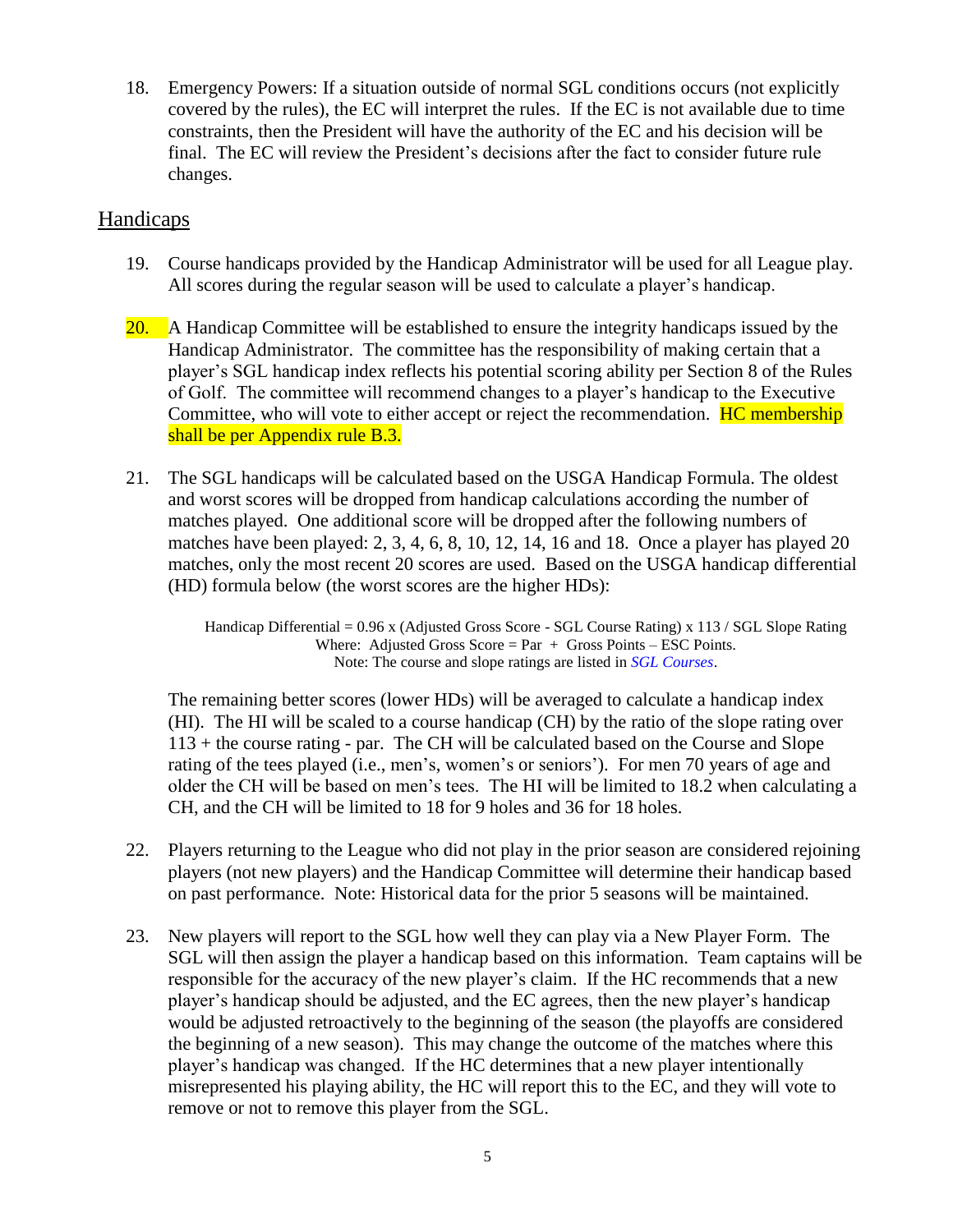# <span id="page-5-0"></span>Playoffs

24. Eight (8) teams from each division will qualify for the playoffs. The playoffs will proceed based on a seeded 16-team field in accordance with the playoff bracket below. The teams will be seeded in accordance to final standings and with the A league team seeded above the corresponding B league team in odd numbered years. The higher seed in each division will be determined by: 1.) Total points with wins worth 2 points and ties worth 1 point. 2.) Record head to head. 3.) Total net points scored head to head. 4.) Total net points differential during the season. 5) A coin flip.



- 25. All playoff scores will count double (entered twice) towards a player's handicap. A player's handicap will be recalculated prior to the next playoff round. In addition to those playing in the championship match, members who placed in the money in the Member's Tournament, will have their scores counted double towards their next handicap.
- 26. The first three rounds will consist of two 6-on-6 9-holes matches, with every player on the team playing once during the week. The winner will be determined by the totaling best 11 net scores. The missing man rule applies for teams with 11 or fewer players.

A team is allowed two substitutes for eligible players each round. A player may be a substitute only once during the playoffs without EC approval. The substitute is an eligible player, a member of the playoff team, and they will play twice in one round (i.e., against the same opponent). The substitutes will be selected by their team captain from the players who played in the first half of the match.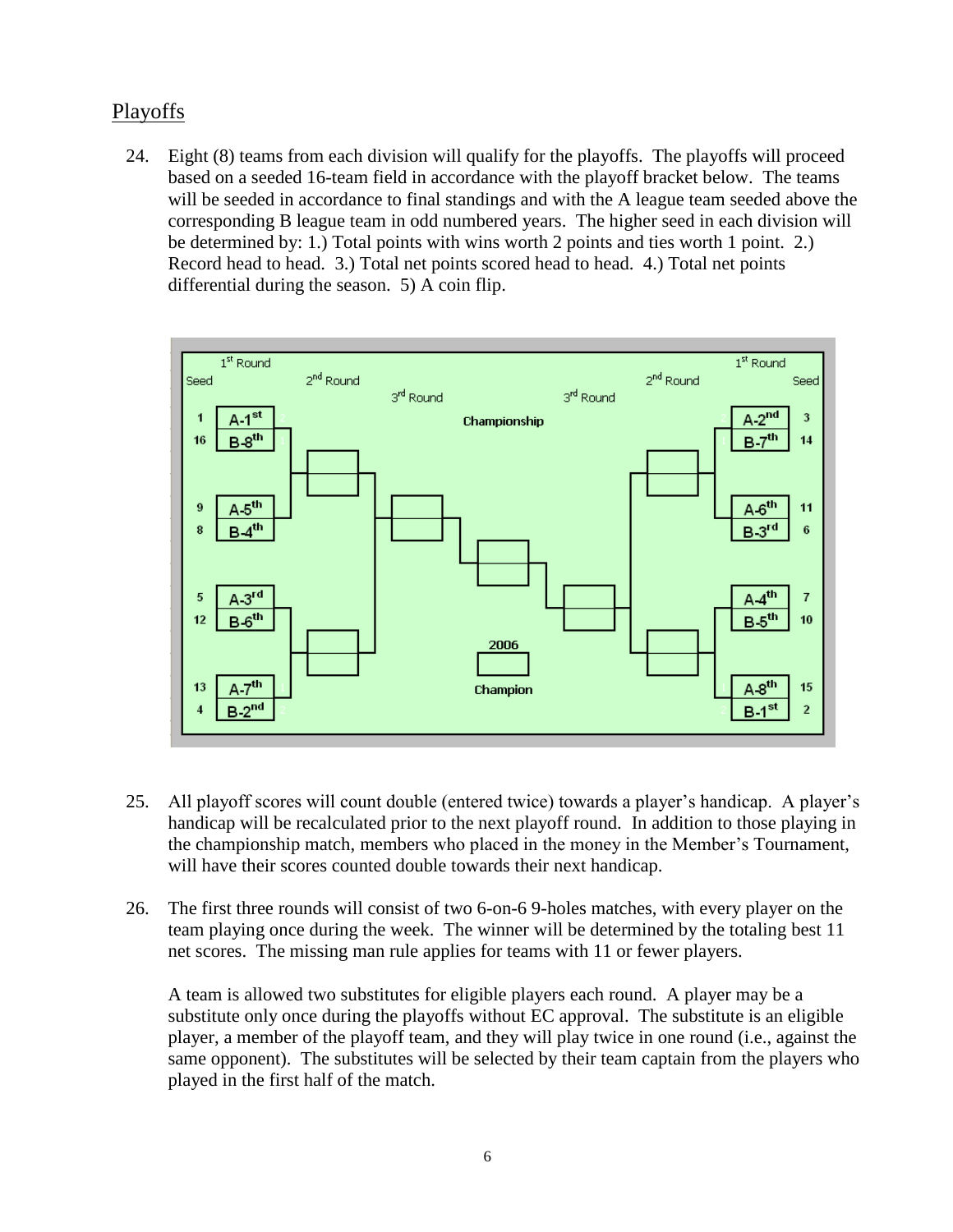In the playoffs the higher seed will be the home team. The highest seed will select the course from the regular season courses, and days (Mon-Wed or Tue-Thurs) for their match. The second highest seed will select the days and course from the remaining choices, and so on for the other seeds. Once scheduled, the daily matches may not be canceled due to bad weather before 2 pm without the President's approval.

- 27. If a tie occurs in the first three rounds of the playoffs, use the total net points that were scored on the 2 lowest handicap holes of competition to break the tie. The total net points consist of all gross points scored on the 2 lowest handicap holes minus  $2/9<sup>ths</sup>$  of the total handicap. Missing men contribute 11/9 points per hole to the team net. If the match remains tied after applying this procedure, add the scores for the  $3<sup>rd</sup>$  lowest handicap hole to this procedure minus  $3/9$ <sup>ths</sup> of the team handicap to break the tie. Continue adding holes to the procedure to break the tie. If the match remains tied after the procedure is applied to the entire round, then flip a coin to determine the winner (higher seed will choose).
- 28. The Championship match will be an 18-hole match with the best 10 net scores used to determine the champion. The missing man rule applies for teams with 9 or fewer players. If a tie occurs during the championship match, the tiebreaker will be a 6 on 6, 9-hole match during the week in accordance with normal league play.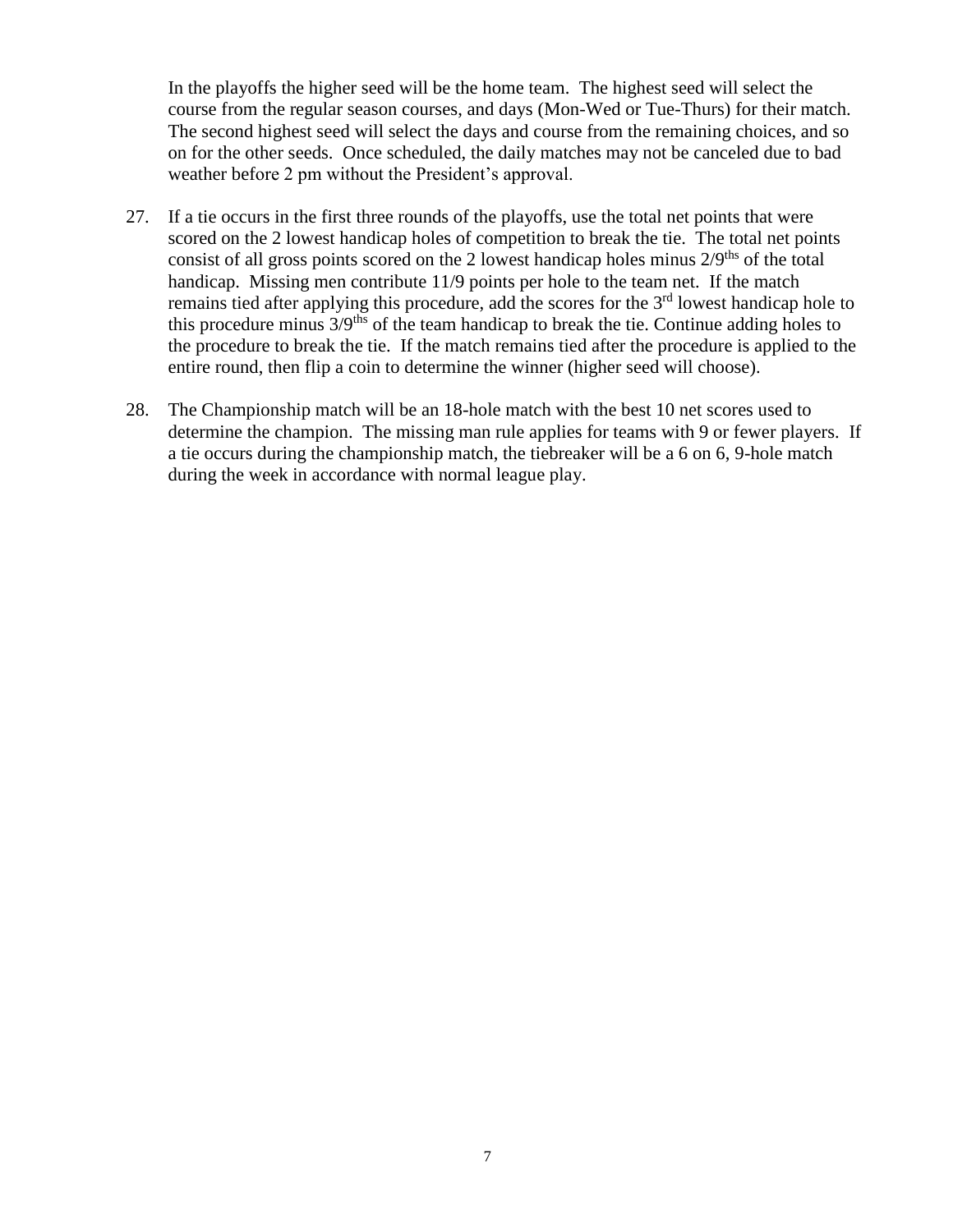# **Appendix A**

# **SGL and Local Rules**

# <span id="page-7-0"></span>**SGL Rules**

**Gimme Putts:** May be taken at the player's option if your opponent concedes the putt.

#### **Winter Rules**:

*A player may roll the ball with the head of his club if his ball is located on closely mown grass on the hole that he is playing. When rolling the ball, the player may not locate his ball closer to the green or roll it further than 1-yard from the original location.*

*Penalty for breach of rule: 1 stroke.*

**Rangefinders and GPS:** Allowed in league play. No restrictions.

**Lift, Clean and Place:** When the course conditions for a match are such that the team captains or their representatives decide that relief will be granted for play "through the green", then the following defines the procedure for League play:

*A player will mark the original location of the ball, lift it, may clean it and will place it within 6 inches of the original location, but not nearer to the hole or the putting green. A player may lift the ball once and after the ball has been placed, it is in play.*

*Penalty for breach of rule: 1 stroke.*

Note: "Through the green" includes everything on the course except the tee and green of the hole being played and the hazards (water and bunkers). The team representatives may agree to "lift, clean and place" in the bunkers (the ball should be replaced in the bunker), but should not agree to do so in the water hazards.

**"Lost Ball":** *Penalty – 1 stroke*. The replacement ball may be dropped no closer to the hole and within 2 club lengths from the point where the ball was declared to be lost. If the drop zone is located in the woods, the drop zone may be moved to the point of entry into the woods and no closer to the hole. using USGA rules.

**"Out-of-Bounds":** Proceed in accordance with USGA rules.

**Unplayable Lie:** *Penalty – 1 stroke.* If the ball is located in the woods, it may be dropped within 2 club lengths from the point of entry into the woods it may be dropped using USGA rules for OB and Lost Ball.

**Caddies:** *Penalty – triple bogey per hole used, disqualification if used on 4 or more holes (see rule 7).* The use of caddies is prohibited, unless permission is specifically granted by the opponents.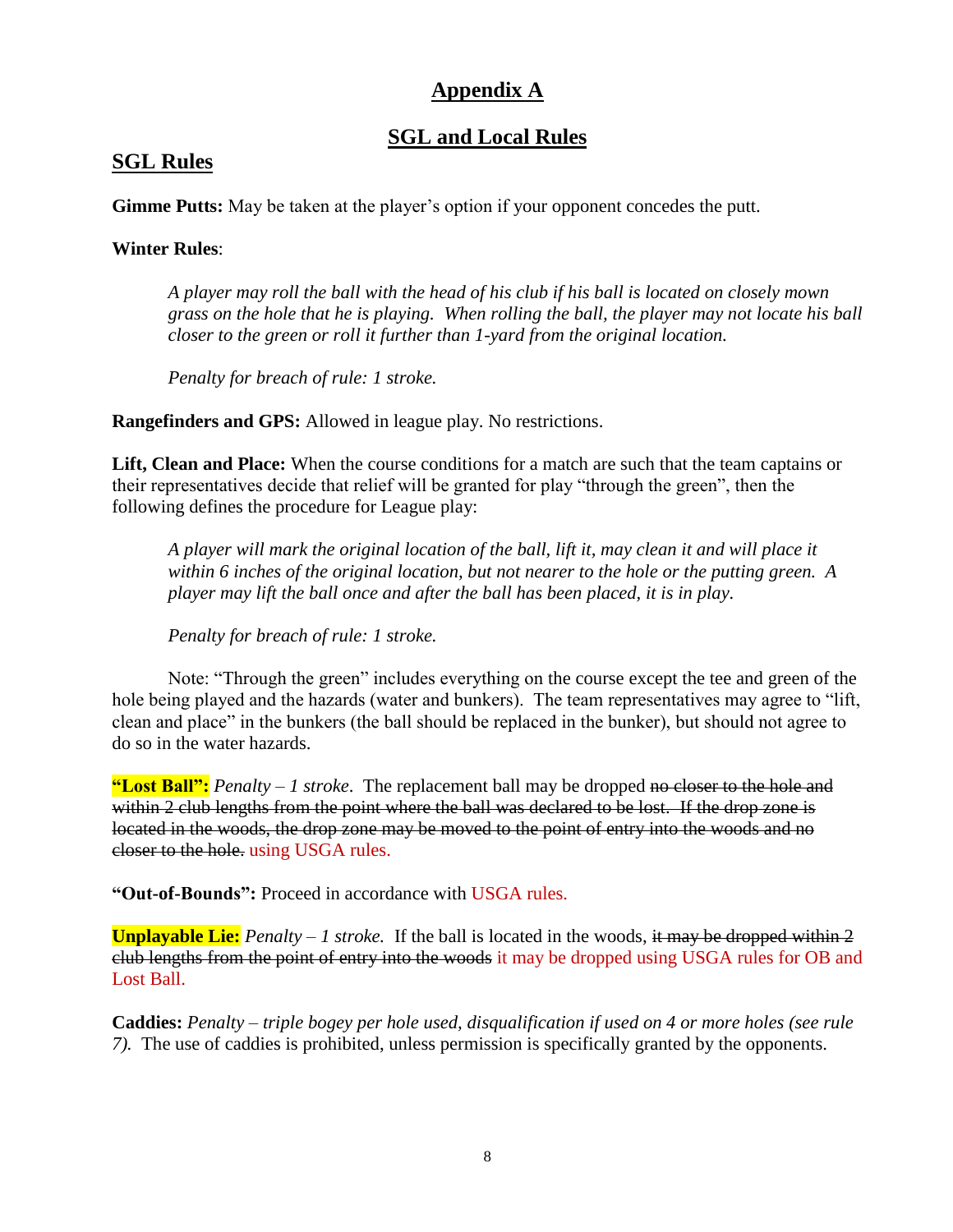# <span id="page-8-0"></span>**Course Specific Local Rules:**

#### **Old Hampton:**

- 1. Water hazard drop zone for hole #4 is located approximately 100 yards from the green on the left side of the fairway, and on the same side of the water as the green. Any tee shot that enters the water hazard may be dropped in the drop zone.
- 2. Water hazard drop zone for hole #6 is located approximately 20 yards in front of the green on the right side of the fairway. Any shot that was advanced beyond the drop zone and enters the water hazard may be dropped in the drop zone. (Note: there is a black stake that delineates the water hazard from the lateral hazard.)
- 3. Old railroad tracks between holes 1, 2, 8 and 9 are considered part of the course.
- 4. The fences on holes 3 and 5 are course boundaries. The ball is played where it lands with no free drop. If the fence is in the way of the backswing, it may be played as an unplayable lie, ball may be dropped two club lengths away from the fence no closer to the hole, one stroke penalty. If the ball goes through the fence on either hole 3 or 5, the ball is out of bounds. The player must hit another ball from the drop area on number 3 or the tee box on number 5 (or wherever the stroke was taken), one stroke penalty.

#### **Sleepy Hole:**

1. Water hazard drop zone for hole #6 is located approximately 200 yards from the green on the left side of the fairway. Any shot that enters the water hazard may be dropped in this drop zone.

#### **Woods and Links:**

1. Power lines: If a ball strikes the power lines, the ball **must** be replayed from the original location. There is no penalty.

## **Cypress Creek:**

1. Red tees are designated drop areas on all par 3s.

#### **Riverfront:**

**1.** Just like Course Specific Local Rule for OH 4<sup>th</sup> hole, except OH has a drop zone: drop the ball on the hole-side of the hazard for holes 4, 5, 13, 15 and 18 (any hole that requires crossing a hazard). The drop should be along the line-of-ball-flight, and within 2 club lengths of the hazard. The drop should be clear of trees for ball flight to green (move towards center of fairway to clear trees). See App A - SGL Rules, "Lost Ball" for similarity concerning trees or woods.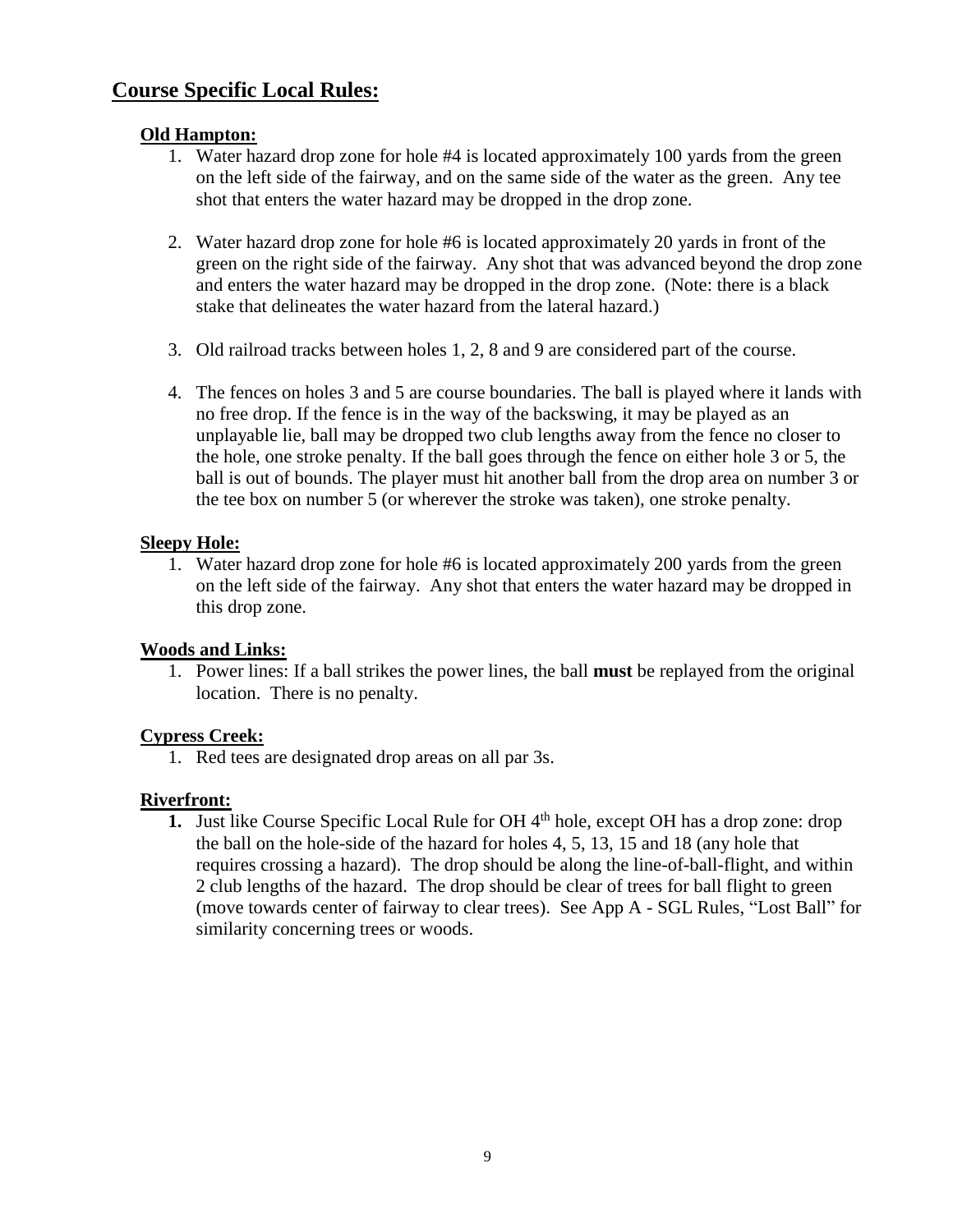# **Appendix B**

### **HANDICAP COMMITTEE RESPONSIBILITIES AND POLICIES**

- <span id="page-9-0"></span>**1. Purpose:** The purpose of the SGL Handicap Committee is to ensure the integrity of SGL handicaps.
- **2. Intent**: The intent of the SGL Rules and the Handicap Committee in particular is to ensure that all member teams and players may compete fairly over the course of a season. All players should have the desire and incentive to compete to the best of their ability on every hole, in every match.
- **3. Membership:** The SGL Handicap Committee shall consist of the SGL Rules Chairman and at least 3 team captains from teams members in good standing, and are elected by the team captains. Replacements will be recommended by the HC and approved by the EC.
- **4. Handicap Index:** A Handicap Index (handicap) is a measurement of a player's *potential scoring* ability on a course of standard difficulty. Potential scoring ability is measured by a player's *best scores*, and is expressed as a number taken to one decimal place. These scores are identified by calculating the handicap differential for each score. The USGA Handicap Index is calculated by taking 96 percent of the average of the best handicap differentials, and applying Section 10-3 of the USGA Rules for golfers with two or more eligible tournament scores. The SGL shall compute SGL Handicaps by a similar process, adjusted as provided in the SGL Rules.
- **5. Handicap Indices and Scoring Records:** Current scoring records of all players in the club from the most recent update shall be available to all members. The Handicap Administrator is responsible for players' records and keeping Handicap Indices (handicaps) up-to-date. Handicaps will be updated weekly and distributed to all team captains. Team Captains have the responsibility to further promulgate playing records and handicap calculations to their team members as they deem necessary.
- **6. Duties and Responsibilities:** The duties and responsibilities of the SGL Handicap Committee shall be in general accord with Section 8 of USGA Rules pertaining to Handicap Committee functions at established golf clubs, and as specified below.
- **6.1.** The Handicap Committee shall review the accuracy of handicap calculations. If any errors exist, a corrected SGL Handicap Index Listing shall be issued as soon as possible after a scoring error is noted. Errors in handicap calculations that affect the results of team match play shall be rectified.
- **6.2.** Team Captains shall ensure that all acceptable scores from their team members are entered correctly and if an error correction is required, shall notify the Handicap Committee and Handicap Administrator within 2 days of publication of a handicap listing update.
- **6.3.** The Handicap Committee shall ensure that SGL Handicap computations and adjustments are in accordance with the SGL Handicap Formula.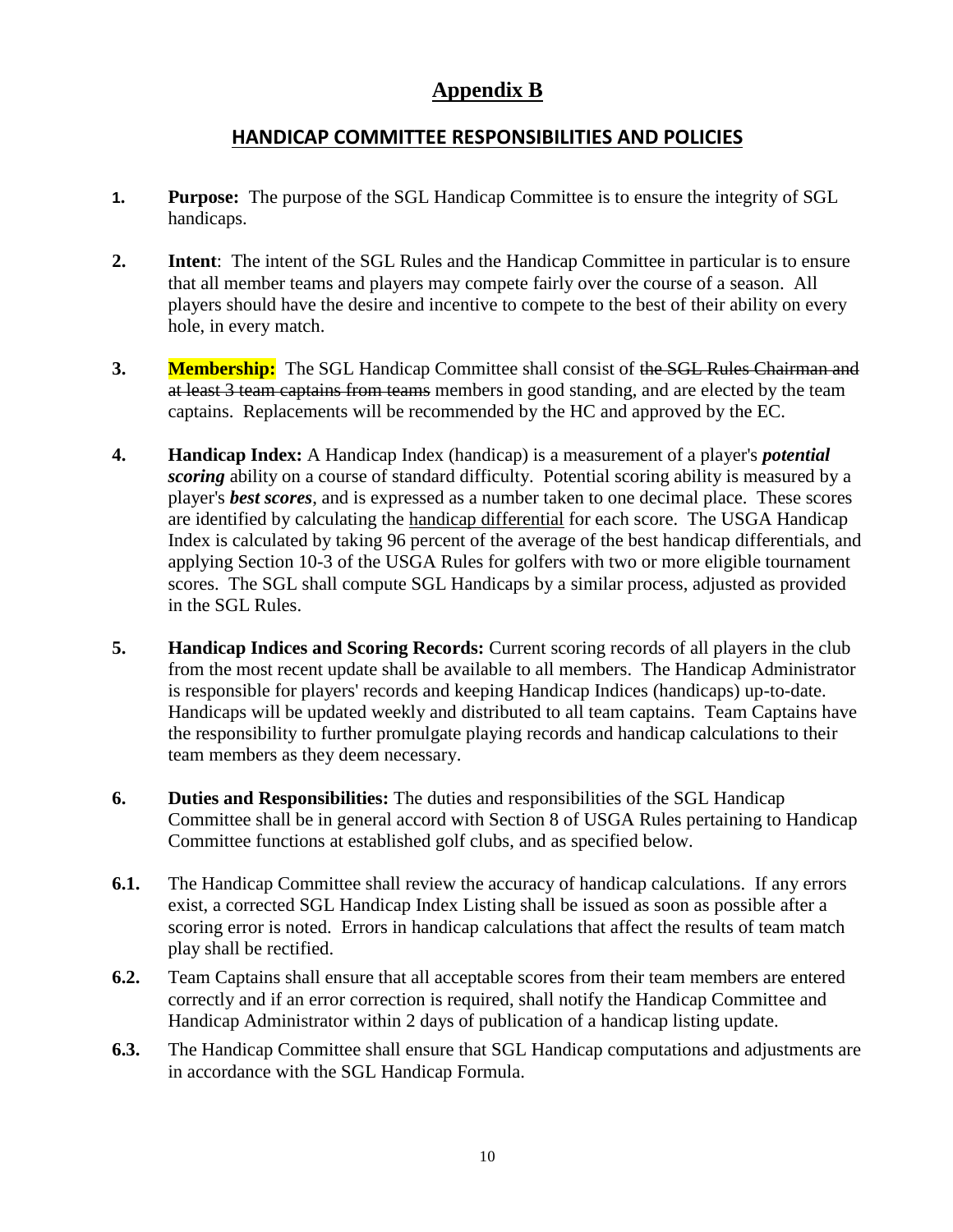- **6.4.** The Handicap Committee shall reduce or increase Handicap Indexes of any player whose handicap does not reflect his **potential scoring ability**. A reduction in a player's handicap because of a dramatic and consistent improvement in playing ability shall not be automatically construed as a deliberate manipulation.
- **6.4.1.** The following information documents the different types of new players (as defined by the SGL rules) and the action performed for each.

#### **Mercy Player**

Definition: A player or players that have overestimated his or her playing ability on the new player form (NPF).

> A player becomes eligible for a mercy ruling after having played 2 matches and having a difference of 5 or more points (when comparing the NPF declaration and the best of their 2 scores).

> > OR

A player becomes eligible for a mercy ruling after having played 3 or more matches and having a difference of 3.5 or more points (when comparing the NPF declaration and the average of their best 2 scores). And so on for 4 matches and a difference of 3.0 and 5 matches and a difference of 2.5.

Action: When a player qualifies for the "Mercy" rule as stated above, the NPF declaration is dropped and the player's handicap is then recalculated based on their scores. THERE IS NO RETROACTIVE REVIEW OF MATCHES PLAYED OR ADJUSTMENTS IN THE OUTCOME OF MATCHES FOR MERCY RULING PLAYERS.

#### **Humble Player**

Definition: A player or players that have underestimated his or her playing ability on the new player form (NPF).

> A "humble" player becomes categorized as a "humble player" when the difference between their declaration on the NPF and their actual scores are greater than or equal to 3 (i.e. they're averaging 3 or more points better than what was declared on the NPF).

Action: The HC begins tracking the new players immediately. After a player has played 3 matches (or if the season is coming to an end the scores in place are used) and the their scores are still greater than or equal to 3 points above their NPF declaration, the HC makes adjustments to the humble players handicap so that their scores reflect their NPF. After the adjustment, the matches played by the humble player are reviewed and adjusted to the new handicap. This may result in the change of a match result.

#### **Accurate Player**

- Definition: A player or players that have accurately estimated his or her playing ability on the new player form (NPF) and has proven such by not falling into the Mercy or Humble Player category.
- Action: No action is required by the HC. This player's handicap will be controlled by the handicap formula and the player's scores.